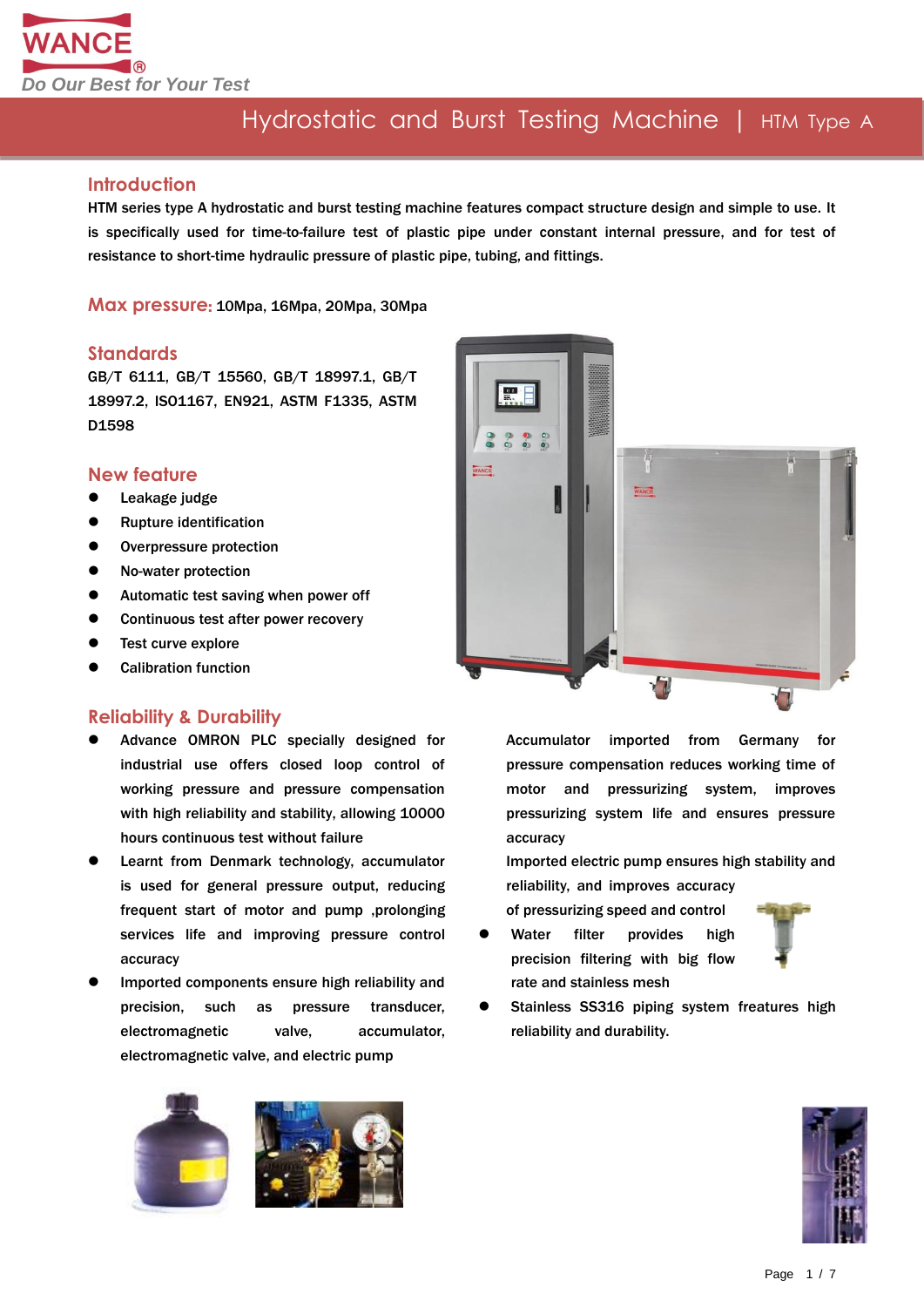### **Usability**

- Wide view full color touch screen is simple for operation without PC
- Professional test software is powerful and simple to use. Real-time display of pressure-time graphics of each stations; real-time display data, and print test report; test data and report complies with OFFICE and test report is programmable according to user's requirements







- Automatically sample and analyze test data, generate test curve, save test data, and build test report.
- Modular design: user authorization management, test process setup, test curve analysis, test data review and calibration.
- Real-time display of time-pressure curve and time-temperature curve.
- **Powerful test parameter setup allows hydrostatic test, burst test and graduation pressuring test.**
- Continuous test function: under conditions of sudden power off or no water supply, the test can be continued with saved database after recovery.
- Curve explore: zoom in or out to view the curve, also compare multiple curves in one window.
- Report can be export to Excel, both test data and test curve.
- Additional function can be added: LAN connection and report template design

#### **Flexibility**

- 1~64 test stations are available to accommodate multiple tests separately without interference on each other
- Continuous test after power reset saves time for test
- 6 types of standard size water tank are selectable for various sizes of test specimens. Specimen can either be horizontally positioned, or vertically. Water tank can be customized for non-standard shape or size of specimen. Water tank is made of stainless steel with perfect heat preservation; auto water compensating ensures

test reliability

- Optional low temperature cooling system permits non-ambient test with temperature ranging 20℃~95℃
- The end closures use German technology. Various types are available



to satisfy different requirements. It's simple to prepare samples with perfect sealing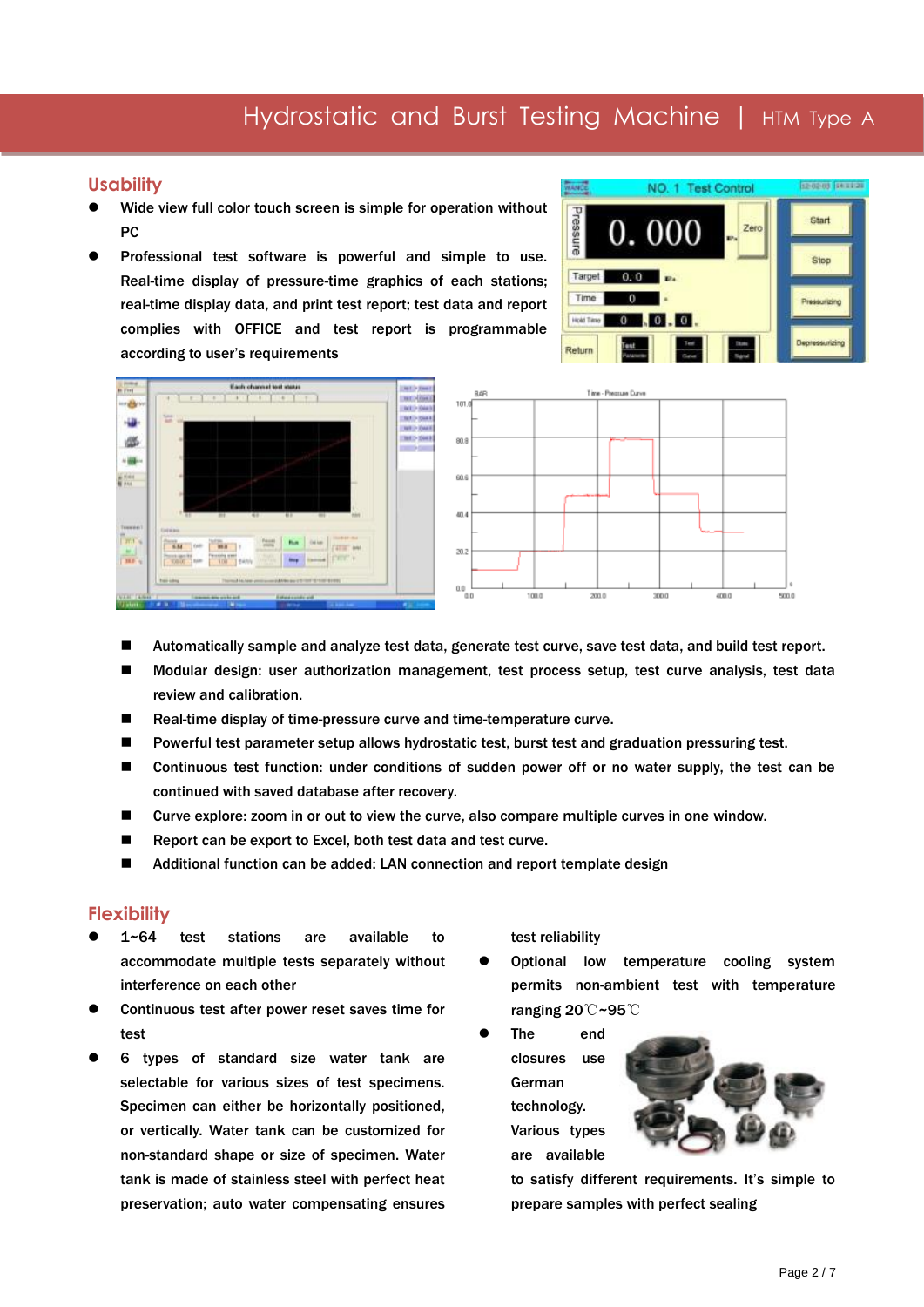## **Parameters**

| <b>Model</b>                      | <b>HTM107</b>                     | <b>HTM167</b>            | <b>HTM207</b> | <b>HTM307</b> |  |
|-----------------------------------|-----------------------------------|--------------------------|---------------|---------------|--|
| <b>Type</b>                       | Type A                            |                          |               |               |  |
| Max pressure                      | 10MPa<br>16MPa<br>20MPa<br>30MPa  |                          |               |               |  |
| Specimen diameter                 | Φ16~Φ630                          |                          |               |               |  |
| <b>Test stations</b>              |                                   | $1 - 20$                 |               |               |  |
| <b>Pressure accuracy</b>          |                                   | ≤1%                      |               |               |  |
| <b>Constant pressure accuracy</b> | $-1\%$ ~+2%                       |                          |               |               |  |
| Constant pressure range           | 5%~100%(10MPa,                    |                          |               |               |  |
|                                   | 16MPa), 10%~100%(20MPa, 30MPa)    |                          |               |               |  |
| <b>Timing range</b>               | 0~10000h                          |                          |               |               |  |
| Timing accuracy                   | $\leq \pm 0.1\%$                  |                          |               |               |  |
| <b>Power requirements</b>         | 3-phase, AC 380V, 50Hz            |                          |               |               |  |
| <b>Control cabinet dimension</b>  | 700mm×600mm×1700mm (1~6 stations) |                          |               |               |  |
| $(A \times B \times C)$           | 1050mm×900mm×1700mmmm (7~20       |                          |               |               |  |
|                                   | stations)                         |                          |               |               |  |
| <b>Control cabinet weight</b>     |                                   | 120 $kg(1 - 6$ stations) |               |               |  |
|                                   | $260$ kg (7~20 stations)          |                          |               |               |  |



### **Standard accessories:**

| <b>Name</b>                    | <b>Description</b>       | Quantity                          |
|--------------------------------|--------------------------|-----------------------------------|
| <b>Test stations</b>           | <b>Made to order</b>     | N                                 |
| Main machine                   |                          | 1                                 |
| <b>PLC</b> control             | <b>OMRON</b> (Japan)     | N/4                               |
| <b>Touch screen</b>            | PanelMaster HMI (Taiwan) | 1                                 |
| <b>Pressure transducer</b>     | <b>MEAS (USA)</b>        | N                                 |
| <b>Pressure meter</b>          |                          | 1                                 |
| <b>Electrical plunger pump</b> | Interpump (Italy)        | 1                                 |
| Electromagnetic valve          | Parker (USA)             | $N \times 2$                      |
| High pressure pipeline         | stainless steel          | N                                 |
| Accumulator                    | <b>HYDAC (Germany)</b>   | $N+1$                             |
| <b>Quick coupling</b>          | <b>DIXON (USA)</b>       | $N+M$                             |
|                                |                          | (M is the quantity of water tank) |
| <b>Water filter</b>            |                          | 1                                 |
| <b>Test software</b>           | <b>English version</b>   | 1                                 |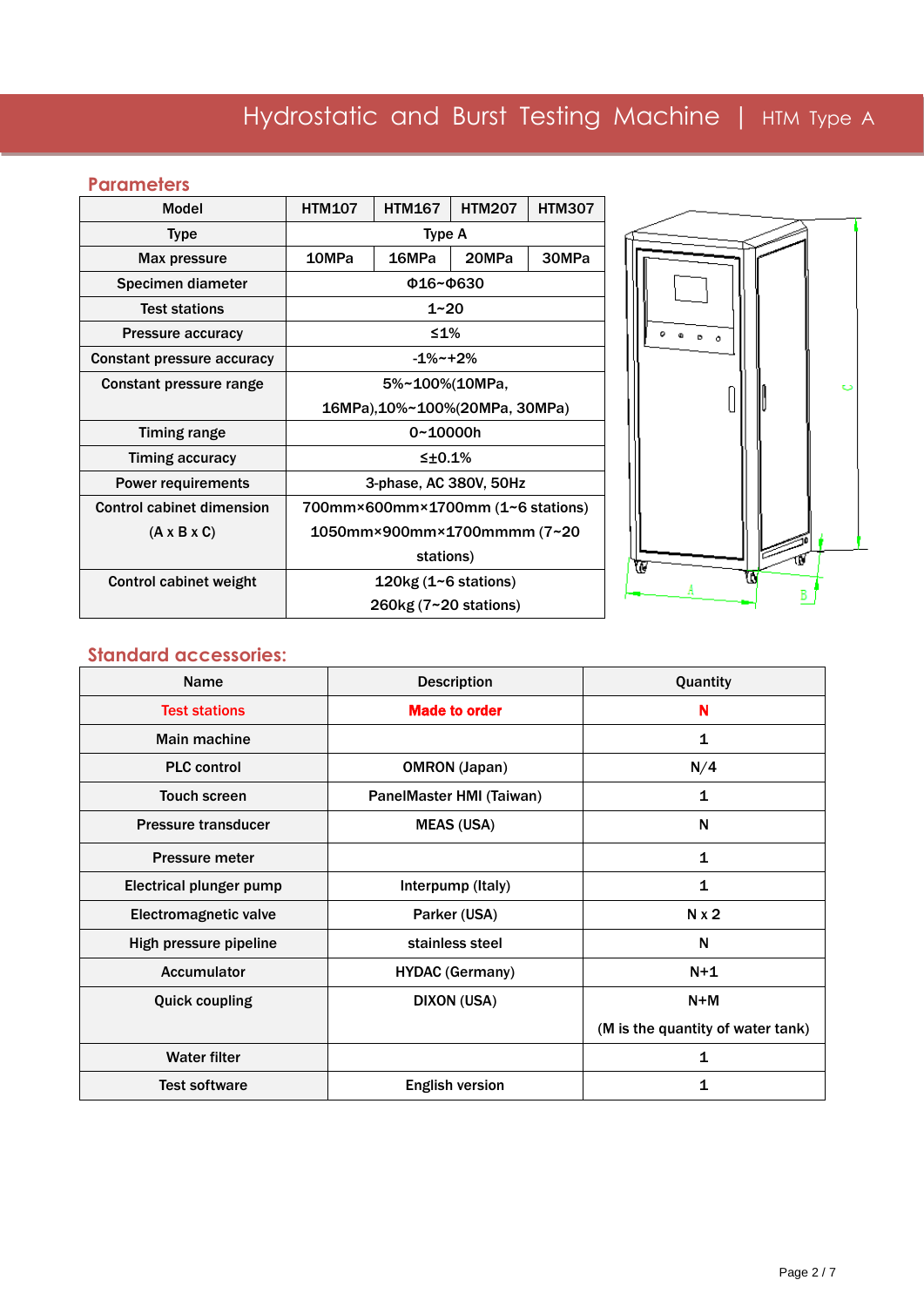| <b>Type</b>                                 | A                                                                                                                       | B                 | C                  | D                 | Е                  | F                      |  |
|---------------------------------------------|-------------------------------------------------------------------------------------------------------------------------|-------------------|--------------------|-------------------|--------------------|------------------------|--|
| <b>Dimension</b><br>$(L \times W \times H)$ | 1200×800<br>×800                                                                                                        | 1800×800<br>x800  | 2100×1200<br>×1200 | 1200×800<br>×1200 | 1200×1000<br>×1600 | 1200×120<br>0<br>×1900 |  |
| <b>Specimen</b><br>diameter (mm)            | $\leq$ $\Phi$ 110                                                                                                       | $\leq$ $\Phi$ 400 | $\leq$ $\Phi$ 630  | $\leq$ $\Phi$ 110 | $\leq$ $\Phi$ 250  | $\leq$ $\Phi$ 400      |  |
| <b>Specimen</b><br>direction                | <b>Horizontal</b><br><b>Vertical</b>                                                                                    |                   |                    |                   |                    |                        |  |
| <b>Temperature</b><br>range                 | Ambient~95°C<br>15~95℃<br>(optional cooling system)                                                                     |                   |                    |                   |                    |                        |  |
| <b>Temperature</b><br>accuracy              | $\leq \pm 1^{\circ}$ (water tank)                                                                                       |                   |                    |                   |                    |                        |  |
| <b>Temperature</b><br>uniformity            | $\leq \pm 1^{\circ}$ (water tank)                                                                                       |                   |                    |                   |                    |                        |  |
| <b>Test stations</b>                        | One station can be divided to $1\neg 5$ branch, to connect $1\neg 5$ samples.<br>Standard is one station and one branch |                   |                    |                   |                    |                        |  |
| <b>High pressure</b><br>hose                | Quantity: test station number N+1<br>Length: A, B, D: 1 meter, C, E, F: 1.5 meter                                       |                   |                    |                   |                    |                        |  |
| <b>Quick coupling</b>                       | Station number N+1                                                                                                      |                   |                    |                   |                    |                        |  |
| Input connecter                             | $M14\times1.5-6g$ ( $\Phi5\times1.8$ O-ring face seal)                                                                  |                   |                    |                   |                    |                        |  |
| Power supply                                | 3-phase 5-line, AC380V±10%, 50Hz                                                                                        |                   |                    |                   |                    |                        |  |
| <b>Heating power</b>                        | 12 <sub>k</sub> W                                                                                                       | 12kW              | <b>24kW</b>        | 12 <sub>k</sub> W | $12$ kW            | 12kW                   |  |
| Weight                                      | 220 kg                                                                                                                  | 310 kg            | 380 kg             | 260 kg            | 380 kg             | 450 kg                 |  |

### **Optional water tank** (including heating system temperature up to 95℃)

Both inside and outside are made of stainless steel 304

Optional heating system permits tests under temperature from ambient to 95℃

- Equipped with circulation pump to ensure good temperature uniformity.
- Automatic detection of water level and automatic water compensation
- Quick couplings are stainless steel with pressure up to 34.5Mpa
- Teflon hoses are durable with temperature range -73~+232℃





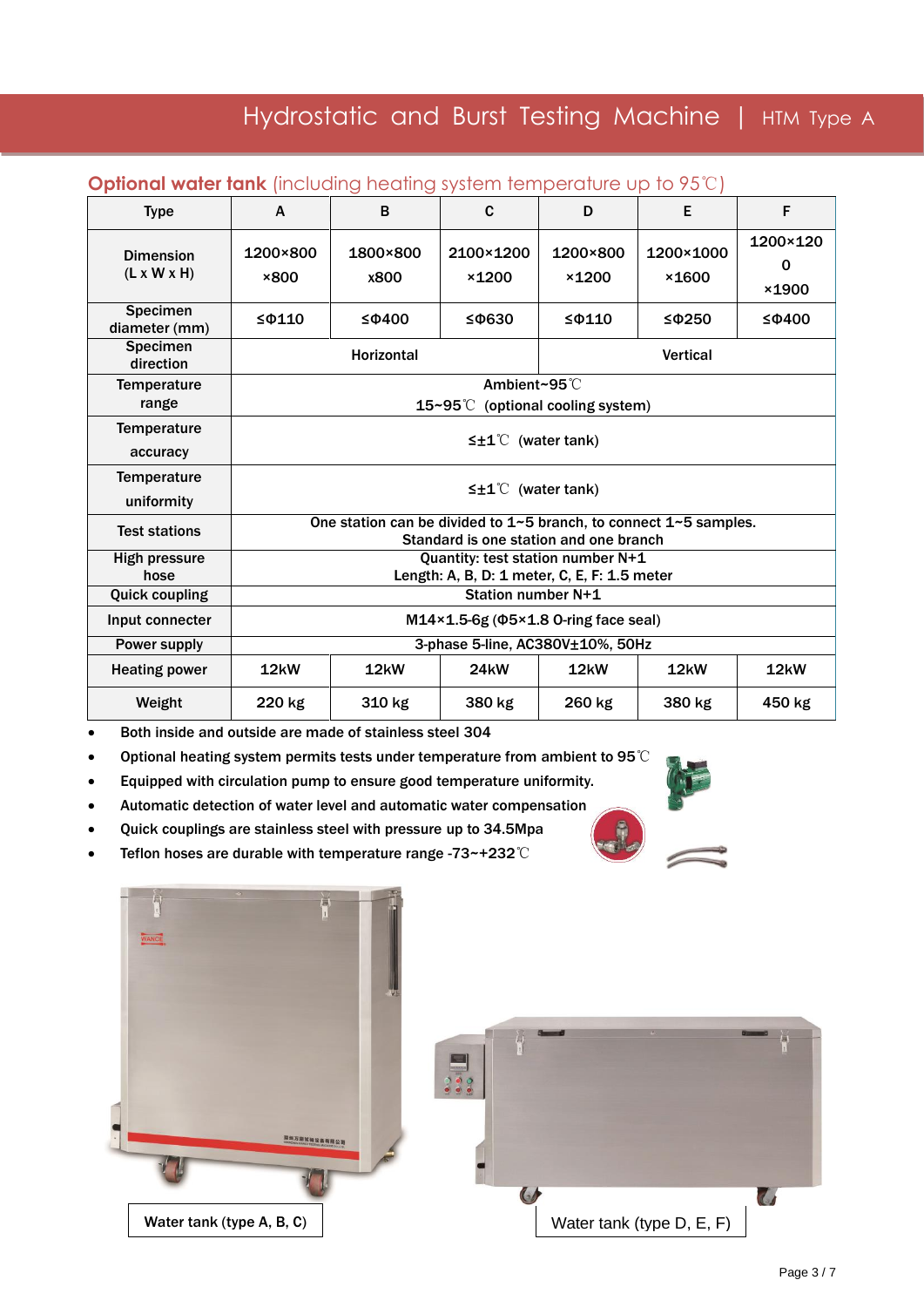## **Optional cooling system** (equip for water tank)

| Type                                      | А                              | в             | C             |  |  |
|-------------------------------------------|--------------------------------|---------------|---------------|--|--|
| <b>Cooling capacity</b>                   | 3600W                          | 5200W         | 7200W         |  |  |
| Power supply                              | Single-phase, AC220V±10%, 50Hz |               |               |  |  |
| Power consumption                         | 1.5 <sub>k</sub>               | 2.2 kW        | 2.75kW        |  |  |
| Weight                                    | 63.5kG                         | 66kG          | 72kG          |  |  |
| Outside dimension $(L \times W \times H)$ | 728×420×670mm                  | 728×420×670mm | 748×440×725mm |  |  |

Cooling system is used to cool down the temperature of water tank to 15℃



Water tank with cooling system

### **Optional end closures (end cap)**

- Comply with ISO 1167, type A
- Aluminum type: Φ16~Φ630
- Stainless steel type: Φ16~Φ250
- No pull-rod outside seal is the recommend type in test standard.
- Smart design ensures perfect seal without leakage
- Specially made silicon rubber seal is one-body structure even for big size like Φ630mm, not only improving seal quality and mounting efficiency, but also satisfying long time, high pressure and high temperature tests.
- 316 air release valve can be fastened manually, simple to operate

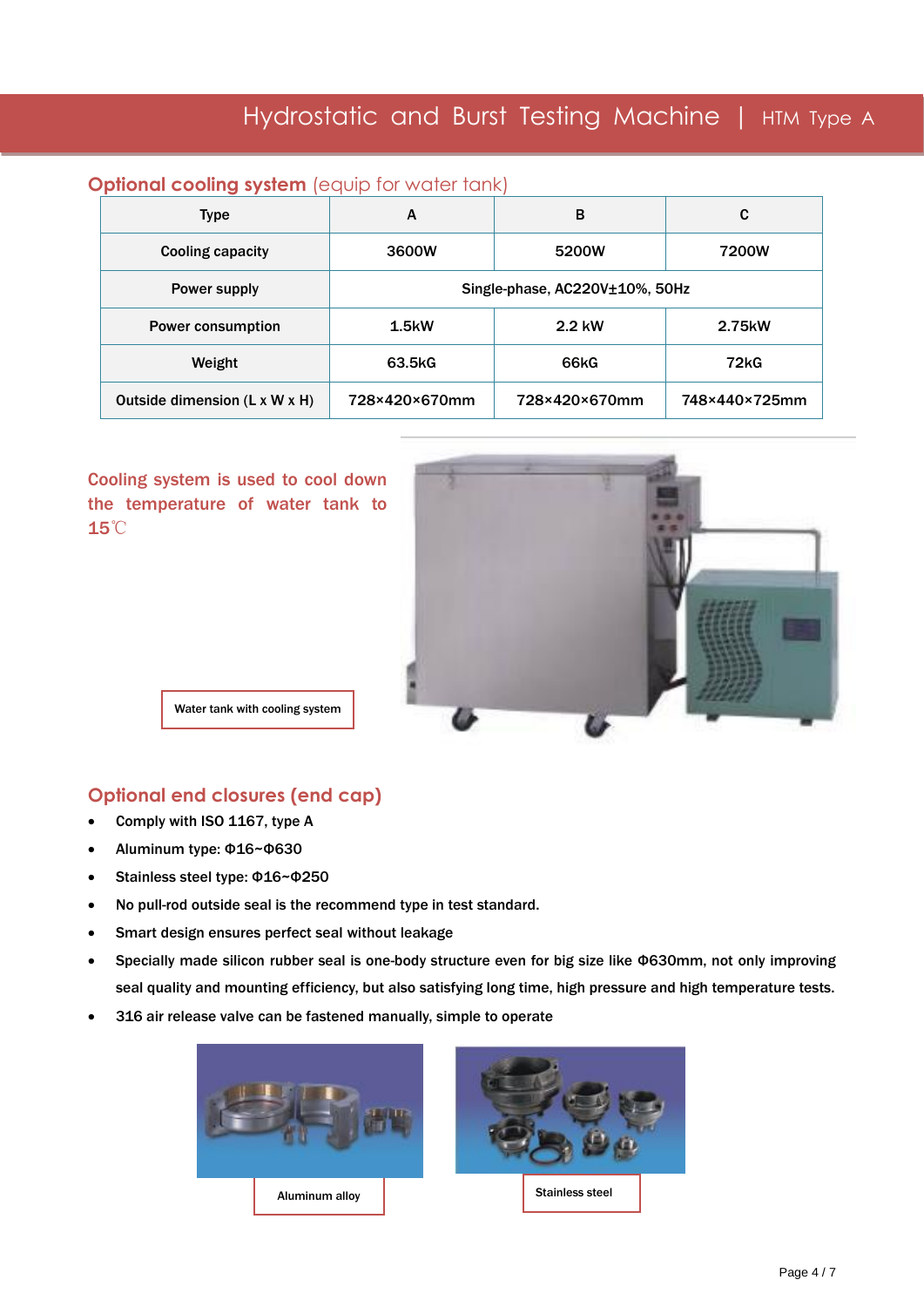### **Aluminum alloy no pull-rod end enclosure**

| No.                     | Sample diameter       | O ring                           |                |                      | Gasket                  |                     |                         |
|-------------------------|-----------------------|----------------------------------|----------------|----------------------|-------------------------|---------------------|-------------------------|
|                         |                       | <b>ISO 1167</b>                  | Quantity       | <b>Diameter</b>      | Quantity                | <b>Diameter</b>     | Quantity                |
| $\overline{\mathbf{1}}$ | $\overline{016}$      | $\overline{0.16 \times 2.65}$    | $\overline{2}$ | $\overline{\Phi 10}$ | $\overline{\mathbf{1}}$ | $\overline{\Phi}$   | $\overline{\mathbf{1}}$ |
| $\overline{2}$          | $\overline{48}$       | $\overline{0.18 \times 2.65}$    | $\overline{2}$ | $\overline{010}$     | $\overline{\mathbf{1}}$ | $\overline{\Phi}$   | $\overline{\mathbf{1}}$ |
| $\overline{3}$          | $\overline{420}$      | $\overline{\Phi$ 20×2.65         | $\overline{2}$ | $\overline{0}$       | $\overline{\mathbf{1}}$ | $\overline{\Phi}$   | $\overline{\mathbf{1}}$ |
| $\overline{4}$          | $\overline{\Phi 25}$  | $\overline{\Phi25\times2.65}$    | $\overline{2}$ | $\overline{\Phi}10$  | $\overline{\mathbf{1}}$ | $\overline{\Phi}$   | $\overline{\mathbf{1}}$ |
| $\overline{5}$          | $\overline{432}$      | $\overline{0.32 \times 2.65}$    | $\overline{2}$ | $\overline{\Phi 10}$ | $\overline{\mathbf{1}}$ | $\overline{\Phi}$   | $\overline{\mathbf{1}}$ |
| $\overline{6}$          | $\overline{\Phi}$ 40  | $\overline{\Phi40 \times 3.55}$  | $\overline{2}$ | $\overline{\Phi}$ 10 | $\overline{\mathbf{1}}$ | $\overline{\Phi}$   | $\overline{\mathbf{1}}$ |
| $\overline{7}$          | $\overline{\Phi 50}$  | $\overline{\Phi$ 50×3.55         | $\overline{2}$ | $\overline{\Phi 10}$ | $\overline{\mathbf{1}}$ | $\overline{\Phi 8}$ | $\overline{\mathbf{1}}$ |
| $\overline{\mathbf{8}}$ | $\overline{463}$      | $\overline{\Phi63 \times 3.55}$  | $\overline{2}$ | $\overline{\Phi 10}$ | $\overline{\mathbf{1}}$ | $\overline{\Phi}$   | $\overline{\mathbf{1}}$ |
| $\overline{9}$          | $\overline{\Phi}$ 75  | $\overline{\Phi$ 75×5.3          | $\overline{2}$ | $\overline{\Phi}$ 10 | $\overline{\mathbf{1}}$ | $\overline{\Phi}$   | $\overline{\mathbf{1}}$ |
| 10                      | $\overline{\Phi}$ 90  | $\overline{\Phi$ 90×5.3          | $\overline{2}$ | $\overline{0}$       | $\overline{\mathbf{1}}$ | $\overline{\Phi}$   | $\overline{\mathbf{1}}$ |
| 11                      | $\overline{0110}$     | $\overline{\Phi$ 110×5.3         | $\overline{2}$ | $\overline{\Phi 10}$ | $\overline{\mathbf{1}}$ | $\overline{\Theta}$ | $\overline{\mathbf{1}}$ |
| 12                      | $\overline{\Phi$ 125  | $\overline{\Phi$ 125×5.3         | $\overline{2}$ | $\overline{\Phi 10}$ | $\overline{\mathbf{1}}$ | $\overline{\Phi 8}$ | $\overline{\mathbf{1}}$ |
| 13                      | $\overline{\Phi$ 140  | $\overline{\Phi$ 140×5.3         | $\overline{2}$ | $\overline{0}$       | $\overline{\mathbf{1}}$ | $\overline{\Phi 8}$ | $\overline{\mathbf{1}}$ |
| 14                      | $\overline{0.160}$    | $\overline{\Phi 160 \times 5.3}$ | $\overline{2}$ | $\overline{\Phi 10}$ | $\overline{\mathbf{1}}$ | $\overline{\Theta}$ | $\overline{\mathbf{1}}$ |
| 15                      | $\overline{0.180}$    | $\overline{\Phi180\times5.3}$    | $\overline{2}$ | $\overline{\Phi 10}$ | $\overline{\mathbf{1}}$ | $\overline{\Phi}$   | $\overline{\mathbf{1}}$ |
| 16                      | $\overline{4200}$     | $\overline{\phi 200 \times 7}$   | $\overline{2}$ | $\overline{0}$       | $\overline{\mathbf{1}}$ | $\overline{\Phi}$   | $\overline{\mathbf{1}}$ |
| $\overline{17}$         | $\overline{\Phi$ 225  | $\Phi$ 225×7                     | $\overline{2}$ | $\overline{\Phi 10}$ | 1                       | $\overline{\Theta}$ | $\mathbf 1$             |
| $\overline{18}$         | $\overline{\Phi$ 250  | $\overline{\Phi$ 250×7           | $\overline{2}$ | $\overline{\Phi 10}$ | $\overline{\mathbf{1}}$ | $\overline{\Phi}$   | $\overline{\mathbf{1}}$ |
| 19                      | $\overline{4280}$     | $\overline{\Phi280\times7}$      | $\overline{2}$ | $\overline{0}10$     | $\overline{2}$          | $\overline{\Phi 8}$ | $\overline{\mathbf{1}}$ |
| $\overline{20}$         | $\overline{\Phi 315}$ | $\overline{\phi$ 315×12          | $\overline{2}$ | $\overline{\Phi 10}$ | $\overline{2}$          | $\overline{\Theta}$ | $\overline{\mathbf{1}}$ |
| $\overline{21}$         | $\overline{\phi$ 355  | $\overline{\phi$ 355×12          | $\overline{2}$ | $\overline{\Phi}$ 10 | $\overline{2}$          | $\overline{\Phi}$   | $\overline{\mathbf{1}}$ |
| $\overline{22}$         | $\overline{\Phi 400}$ | $\overline{\Phi400\times20}$     | $\overline{2}$ | $\overline{\Phi 10}$ | $\overline{2}$          | $\overline{\Phi}$   | $\overline{\mathbf{1}}$ |
| 23                      | $\overline{\Phi$ 450  | $\overline{\Phi$ 450×20          | $\overline{2}$ | $\Phi$ 10            | $\overline{2}$          | $\overline{\Phi 8}$ | $\overline{\mathbf{1}}$ |
| $\overline{24}$         | $\overline{\Phi 500}$ | $\overline{\Phi$ 500×20          | $\overline{2}$ | $\overline{\Phi}10$  | $\overline{2}$          | $\overline{\Phi}$   | $\overline{\mathbf{1}}$ |
| $\overline{25}$         | $\overline{\Phi$ 560  | $\overline{\Phi$ 560×20          | $\overline{2}$ | $\overline{\Phi 10}$ | $\overline{2}$          | $\overline{\Phi}$   | $\overline{\mathbf{1}}$ |
| $\overline{26}$         | $\overline{630}$      | $\overline{\phi630\times20}$     | $\overline{2}$ | $\overline{\Phi 10}$ | $\overline{2}$          | $\overline{\Phi}$   | $\overline{\mathbf{1}}$ |

### **Remark:**

- Quantity: means quantity for one pair of end enclosure
- Each pair of end enclosure is equipped with one sample connector, one air release valve and two spare O rings.